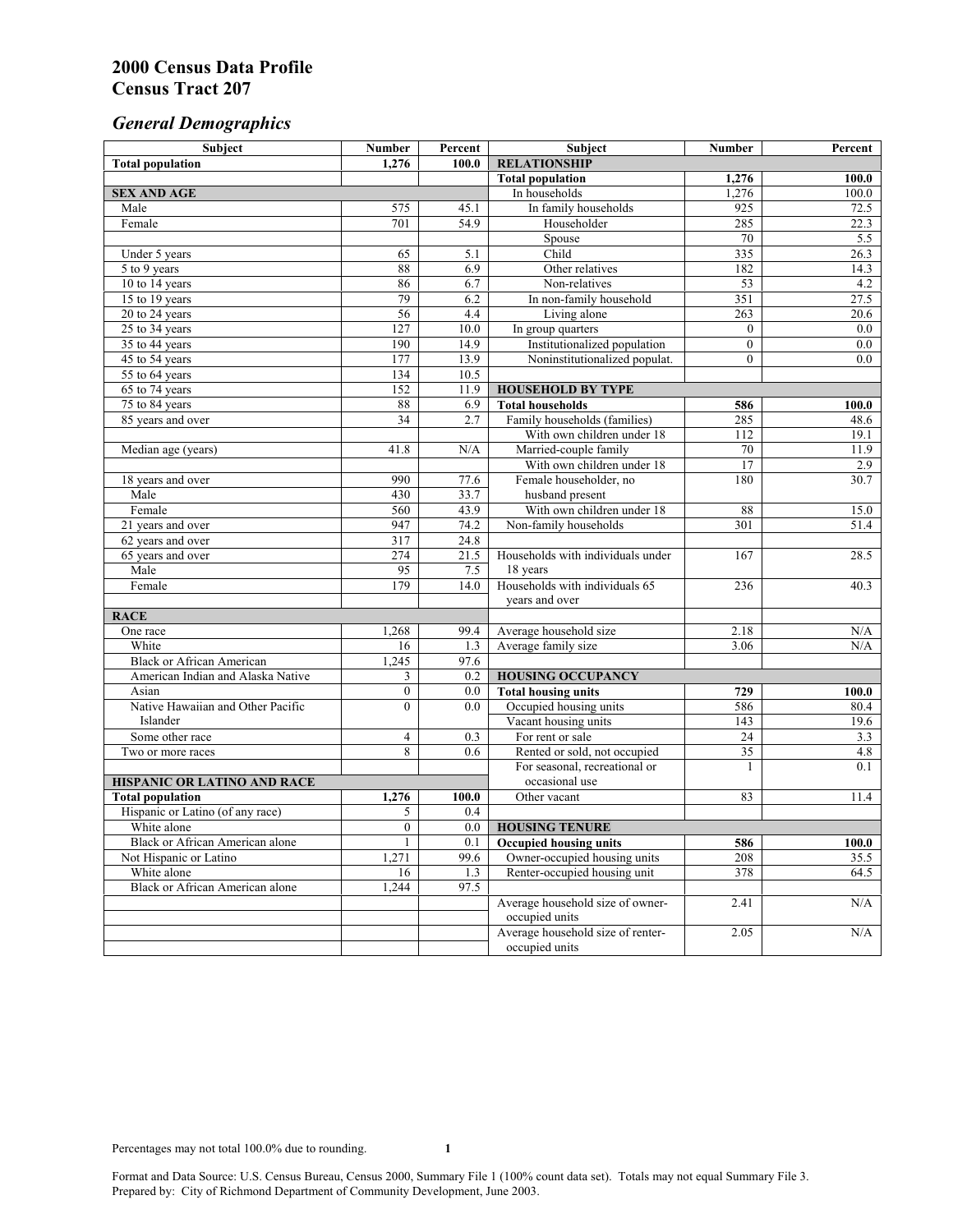### *Social Characteristics*

| <b>Subject</b>                                                                       | <b>Number</b>            | Percent                        | <b>Subject</b>                                | <b>Number</b>                | Percent    |
|--------------------------------------------------------------------------------------|--------------------------|--------------------------------|-----------------------------------------------|------------------------------|------------|
| <b>SCHOOL ENROLLMENT</b>                                                             | <b>RESIDENCE IN 1995</b> |                                |                                               |                              |            |
| Population 3 years and over enrolled in                                              | 244                      | 100.0                          | Population 5 years and over                   | 1,234                        | 100.0      |
| school                                                                               |                          |                                | Same house in 1995                            | 671                          | 54.4       |
| Nursery school, preschool                                                            | $\mathbf{0}$             | 0.0                            | Different house in the U.S. in                | 563                          | 45.6       |
| Kindergarten                                                                         | 25                       | 10.2                           | 1995                                          |                              |            |
| Elementary school (grades 1-8)                                                       | 89                       | 36.5                           | Same county                                   | 446                          | 36.1       |
| High school (grades 9-12)                                                            | 95                       | 38.9                           | Different county                              | 117                          | 9.5        |
| College or graduate school                                                           | 35                       | 14.3                           | Same state                                    | 113                          | 9.2        |
|                                                                                      |                          |                                | Different state                               | $\overline{4}$               | 0.3        |
| <b>EDUCATIONAL ATTAINMENT</b>                                                        |                          |                                | Elsewhere in 1995                             | $\theta$                     | 0.0        |
| Population 25 years and over                                                         | 955                      | 100.0                          |                                               |                              |            |
| Less than 9 <sup>th</sup> grade                                                      | 171                      | 17.9                           | NATIVITY AND PLACE OF BIRTH                   |                              |            |
| $9th$ to $12th$ grade, no diploma                                                    | 338                      | 35.4                           | <b>Total population</b>                       | 1,288                        | 100.0      |
| High school graduate (includes equivalency)                                          | 257                      | 26.9                           | Native                                        | 1.288                        | 100.0      |
| Some college, no degree                                                              | 137                      | 14.3                           | <b>Born</b> in United States                  | 1,288                        | 100.0      |
| Associate degree                                                                     | 15                       | 1.6                            | State of residence                            | 1,160                        | 90.1       |
| Bachelor's degree                                                                    | 37                       | 3.9                            | Different state                               | 128                          | 9.9        |
| Graduate or professional degree                                                      | $\mathbf{0}$             | 0.0                            | Born outside United States                    | $\theta$                     | 0.0        |
| Percent high school graduate or higher                                               | 46.7%                    | N/A                            | Foreign born                                  | $\Omega$                     | 0.0        |
| Percent bachelor's degree or higher                                                  | 3.9%                     | N/A                            | Entered 1990 to March 2000                    | $\mathbf{0}$                 | 0.0        |
|                                                                                      |                          |                                | Naturalized citizen                           | $\Omega$                     | $0.0\,$    |
| <b>MARITAL STATUS</b>                                                                |                          |                                | Not a citizen                                 | $\Omega$                     | 0.0        |
| Population 15 years and over                                                         | 1.088                    | 100.0                          |                                               |                              |            |
| Never married                                                                        | 467                      | 42.9                           | <b>REGION OF BIRTH OF FOREIGN BORN</b>        |                              |            |
| Now married, not including separated                                                 | 168                      | 15.4                           | Total (excluding born at sea)                 | $\bf{0}$                     | 100.0      |
| Separated                                                                            | 53                       | 4.9                            | Europe                                        | $\overline{0}$               | 0.0        |
| Widowed                                                                              | 256                      | 23.5                           | Asia                                          | $\overline{0}$               | 0.0        |
| Female                                                                               | 182                      | 16.7                           | Africa                                        | $\Omega$                     | 0.0        |
| Divorced                                                                             | 144<br>46                | 13.2                           | Oceania                                       | $\Omega$                     | 0.0        |
| Female                                                                               |                          | 4.2                            | Latin America                                 | $\boldsymbol{0}$<br>$\theta$ | 0.0<br>0.0 |
|                                                                                      |                          |                                | Northern America                              |                              |            |
| <b>GRANDPARENTS AS CAREGIVERS</b>                                                    |                          | <b>LANGUAGE SPOKEN AT HOME</b> |                                               |                              |            |
| Grandparent living in household with<br>60<br>one or more own grandchildren under 18 |                          | 100.0                          | Population 5 years and over<br>1,234<br>100.0 |                              |            |
| years                                                                                |                          |                                | English only                                  | 1,218                        | 98.7       |
| Grandparent responsible for grandchildren                                            | 44                       | 73.3                           | Language other than English                   | 16                           | 1.3        |
|                                                                                      |                          |                                | Speak English less than                       | 16                           | 1.3        |
| <b>VETERAN STATUS</b>                                                                |                          |                                | "very well"                                   |                              |            |
| Civilian population 18 years and over                                                | 1,007                    | 100.0                          | Spanish                                       | $\Omega$                     | 0.0        |
| Civilian veterans                                                                    | 152                      | 15.1                           | Speak English less than                       | $\theta$                     | 0.0        |
|                                                                                      |                          |                                | "very well"                                   |                              |            |
| <b>DISABILITY STATUS OF THE CIVILIAN</b>                                             | Other Indo-European      | 16                             | 1.3                                           |                              |            |
| NONINSTITUTIONALIZED POPULATION                                                      | languages                |                                |                                               |                              |            |
| Population 5 to 20 years                                                             | 226                      | 100.0                          | Speak English less than                       | 16                           | 1.3        |
| With a disability                                                                    | 55                       | 24.3                           | "very well"                                   |                              |            |
| Population 21 to 64 years                                                            | 686                      | 100.0                          | Asian and Pacific Island                      | $\theta$                     | 0.0        |
| With a disability                                                                    | 302                      | 44.0                           | languages                                     |                              |            |
| Percent employed                                                                     | 35.1%                    | N/A                            | Speak English less than                       | $\overline{0}$               | 0.0        |
| No disability                                                                        | 384                      | 56.0                           | "very well"                                   |                              |            |
| Percent employed                                                                     | 73.7%                    | N/A                            | Other Languages                               | $\boldsymbol{0}$             | $0.0\,$    |
| Population 65 years and over                                                         | 299                      | 100.0                          | Speak English less than                       | $\mathbf{0}$                 | 0.0        |
| With a disability                                                                    | 212                      | 70.9                           | "very well"                                   |                              |            |

Format and Data Source: U.S. Bureau of the Census, Census 2000, Summary File 3 (sample data set). Totals may not equal Summary File 1 due to sampling.

Prepared by: City of Richmond Department of Community Development, June 2003.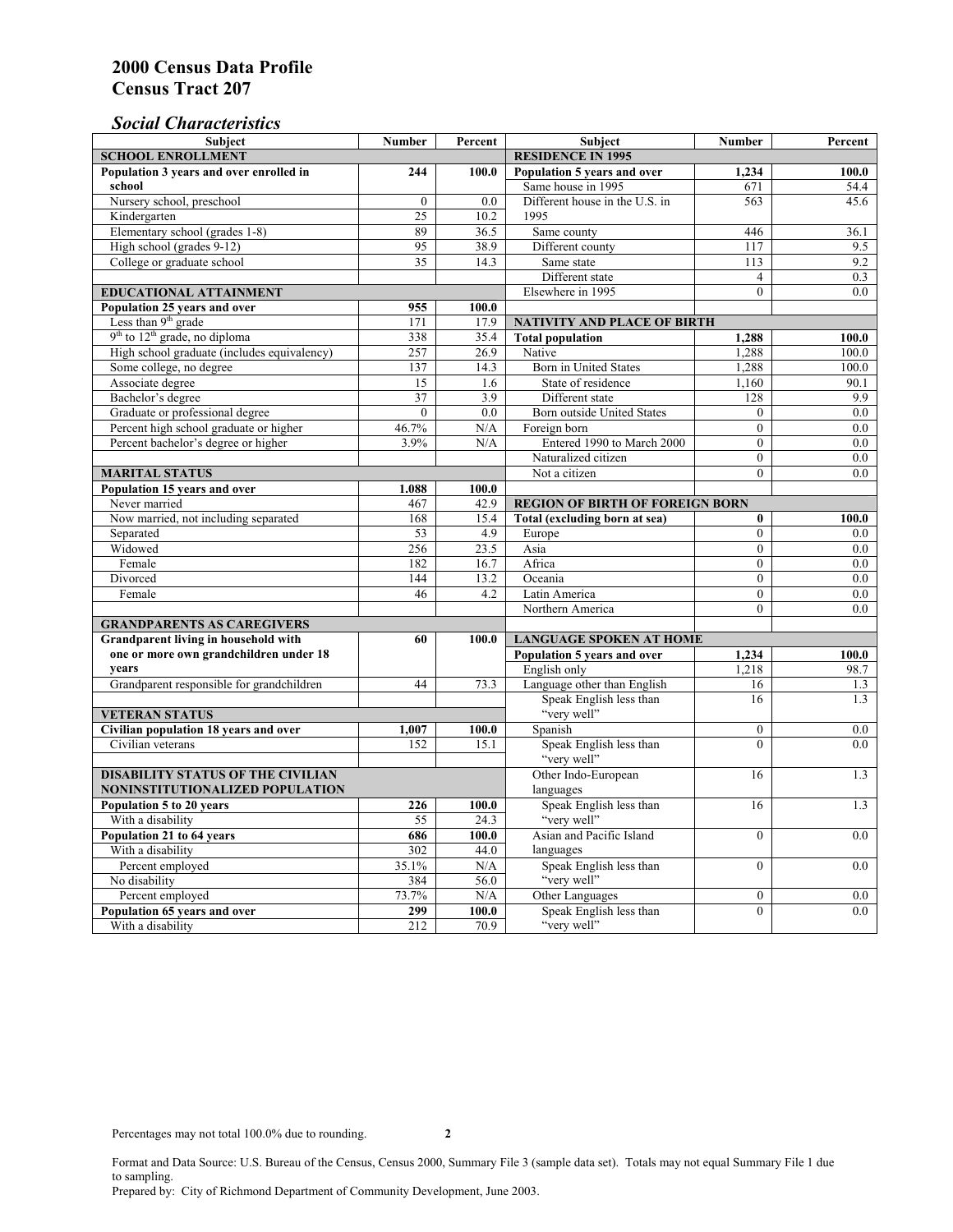#### *Economic Characteristics*

| <b>Subject</b>                                     | Number           | Percent | Subject                                                 | Number          | Percent          |
|----------------------------------------------------|------------------|---------|---------------------------------------------------------|-----------------|------------------|
| <b>EMPLOYMENT STATUS</b>                           |                  |         | <b>INCOME IN 1999</b>                                   |                 |                  |
| Population 16 years and over                       | 1,080            | 100.0   | <b>Households</b>                                       | 582             | 100.0            |
| In labor force                                     | 501              | 46.4    | Less than \$10,000                                      | 237             | 40.7             |
| Civilian labor force                               | 478              | 44.3    | \$10,000 to \$14,999                                    | 47              | 8.1              |
| Employed                                           | 426              | 39.4    | \$15,000 to \$24,999                                    | 63              | 10.8             |
| Unemployed                                         | $\overline{52}$  | 4.8     | \$25,000 to \$34,999                                    | 115             | 19.8             |
| Percent of civilian labor force                    | 10.9%            | N/A     | \$35,000 to \$49,999                                    | 61              | 10.5             |
| Armed Forces                                       | 23               | 2.1     | \$50,000 to \$74,999                                    | 46              | 7.9              |
| Not in labor force                                 | 579              | 53.6    | \$75,000 to \$99,999                                    | 5               | 0.9              |
| Females 16 years and over                          | $\overline{595}$ | 100.0   | \$100,000 to \$149,999                                  | 8               | 1.4              |
| In labor force                                     | 219              | 36.8    | \$150,000 to \$199,999                                  | $\overline{0}$  | $\overline{0.0}$ |
| Civilian labor force                               | 219              | 36.8    | \$200,000 or more                                       | $\overline{0}$  | 0.0              |
| Employed                                           | 179              | 30.1    | Median household income (dollars)                       | 15,583          | N/A              |
| Own children under 6 years                         | 59               | 100.0   |                                                         |                 |                  |
| All parents in family in labor force               | 41               | 69.5    | With earnings                                           | 338             | 58.1             |
|                                                    |                  |         | Mean earnings (dollars)                                 | 27,947          | N/A              |
| <b>COMMUTING TO WORK</b>                           |                  |         | With Social Security income                             | 212             | 36.4             |
| Workers 16 years and over                          | 442              | 100.0   | Mean Social Security income                             | 7,820           | N/A              |
| Car, truck, or van – drove alone                   | 231              | 52.3    | (dollars)                                               |                 |                  |
| Car, truck, or van - carpooled                     | 113              | 25.6    | With Supplemental Security income                       | 115             | 19.8             |
| Public transportation (including taxicab)          | 43               | 9.7     | Mean Supplemental Security                              | 5,592           | N/A              |
| Walked                                             | 28               | 6.3     | income (dollars)                                        |                 |                  |
| Other means                                        | 6                | 1.4     | With public assistance income                           | 76              | 13.1             |
| Worked at home                                     | 21               | 4.8     | Mean public assistance income                           | 2,836           | N/A              |
| Mean travel time to work (minutes)                 | 32.1             | N/A     | (dollars)                                               |                 |                  |
|                                                    |                  |         | With retirement income (dollars)                        | 119             | 20.4             |
| Employed civilian population 16 years and over     | 426              | 100.0   | Mean retirement income (dollars)                        | 6,014           | N/A              |
| <b>OCCUPATION</b>                                  |                  |         |                                                         |                 |                  |
| Management, professional, and related occupations  | 23               | 5.4     | <b>Families</b>                                         | 301             | 100.0            |
| Service occupations                                | 126              | 29.6    | Less than \$10,000                                      | 108             | 35.9             |
| Sales and office occupations                       | 73               | 17.1    | \$10,000 to \$14,999                                    | 18              | 6.0              |
| Farming, fishing, and forestry occupations         | $\boldsymbol{0}$ | 0.0     | \$15,000 to \$24,999                                    | 28              | 9.3              |
| Construction, extraction, and maintenance          | 81               | 19.0    | \$25,000 to \$34,999                                    | 90              | 29.9             |
| occupations                                        |                  |         | \$35,000 to \$49,999                                    | $\overline{27}$ | 9.0              |
| Production, transportation, and material moving    | 123              | 28.9    | \$50,000 to \$74,999                                    | 25              | 8.3              |
| occupations                                        |                  |         | \$75,000 to \$99,999                                    | 5               | 1.7              |
|                                                    |                  |         | \$100,000 to \$149,999                                  | $\theta$        | 0.0              |
| <b>INDUSTRY</b>                                    |                  |         | \$150,000 to \$199,999                                  | $\mathbf{0}$    | 0.0              |
| Agriculture, forestry, fishing and hunting, and    | $\boldsymbol{0}$ | 0.0     | \$200,000 or more                                       | $\theta$        | 0.0              |
| mining                                             |                  |         | Median family income (dollars)                          | 23,542          | N/A              |
| Construction                                       | 47               | 11.0    |                                                         |                 |                  |
| Manufacturing                                      | 56               | 13.1    | Per capita income (dollars)                             | 10,365          | N/A              |
| Wholesale trade                                    | $\overline{7}$   | 1.6     | <b>Median earnings (dollars)</b>                        |                 |                  |
| Retail trade                                       | 32               | $7.5\,$ | Male full-time, year-round workers                      | 18,214          | N/A              |
| Transportation and warehousing, and utilities      | 29               | 6.8     | Female full-time, year-round workers                    | 22,900          | N/A              |
| Information                                        | $\bf{0}$         | 0.0     |                                                         | Number          | Percent          |
| Finance, insurance, real estate, and rental and    | 52               | 12.2    |                                                         | below           | below            |
| leasing                                            |                  |         |                                                         | poverty         | poverty          |
| Professional, scientific, management,              | 46               | 10.8    | Subject                                                 | level           | level            |
| administrative, and waste management services      |                  |         | <b>POVERTY STATUS IN 1999</b>                           |                 |                  |
| Educational, health and social services            | 99               | 23.2    | <b>Families</b>                                         | 130             | 43.2             |
| Arts, entertainment, recreation, accommodation and | 16               | 3.8     | With related children under 18 years                    | 80              | 45.5             |
| food services                                      |                  |         | With related children under 5 years                     | 23              | 41.1             |
| Other services (except public administration)      | $\overline{35}$  |         |                                                         |                 |                  |
| Public Administration                              | $\tau$           | 8.2     | Families with female householder, no<br>husband present | 72              | 43.6             |
|                                                    |                  | 1.6     |                                                         |                 |                  |
|                                                    |                  |         | With related children under 18 years                    | 49<br>9         | 46.7             |
| <b>CLASS OF WORKER</b>                             |                  |         | With related children under 5 years                     |                 | 56.3             |
| Private wage and salary workers                    | 302              | 70.9    | Individuals                                             | 525             | 40.8             |
| Government workers                                 | 89               | 20.9    | 18 years and over                                       | 417             | 40.5             |
| Self-employed workers in own not incorporated      | 35               | 8.2     | 65 years and over                                       | 181             | 60.5             |
| business                                           |                  |         | Related children under 18 years                         | 108             | 41.9             |
| Unpaid family workers                              | $\boldsymbol{0}$ | 0.0     | Related children 5 to 17 years                          | 79              | 38.7             |
|                                                    |                  |         | Unrelated individuals 15 years and                      | 207             | 50.5             |
|                                                    |                  |         | over                                                    |                 |                  |

Percentages may not total 100.0% due to rounding. **3** 

Format and Data Source: U.S. Bureau of the Census, Census 2000, Summary File 3 (sample data set). Totals may not equal Summary File 1 due to sampling.

Prepared by: City of Richmond Department of Community Development, June 2003.